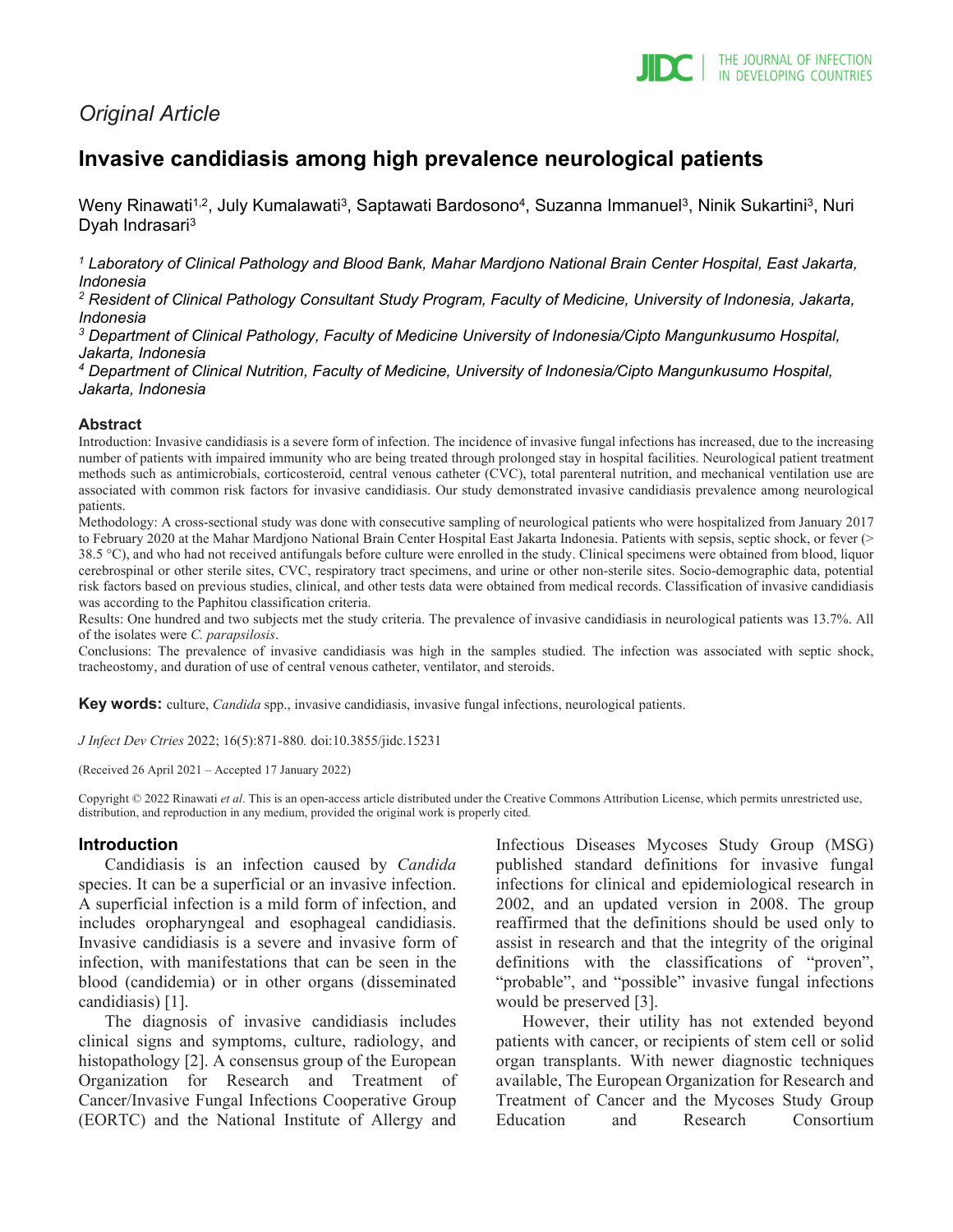(EORTC/MSGERC) looked closely at imaging, laboratory diagnosis, and special populations at risk of invasive fungal infections. Therefore, the consensus definitions were updated in 2020. There is no change in the classifications of "proven", "probable", and "possible" invasive fungal infections, although the definition of "probable" has been expanded and the scope of the category "possible" has been diminished. The category of "proven" invasive fungal diseases can apply to any patient, regardless of whether the patient is immunocompromised. The "probable" and "possible" categories are proposed for immunocompromised patients only, except for endemic fungal infections [4].

Despite the predictable limitations of any specific set of rules, definitions for clinically relevant and common forms of "proven", "probable", and "possible" forms of invasive candidiasis were developed by Paphitou *et al.* [5]. These definitions were modeled after those proposed by the EORTC/MSG and also followed the principles outlined in the recent Infectious Diseases Society of American (IDSA) guidelines for the management of intravascular catheter-related infections and the concepts proposed by the American College of Chest Physicians Society for Critical Care Medicine (ACCP/SCCM) consensus conference for definition of sepsis [3,5].

The incidence of invasive fungal infections has increased fivefold in the past decade, due to the increasing number of patients with impaired immunity who are being treated through prolonged stay in hospital facilities. Cases of candidiasis began to increase in the 1940s when antimicrobials were used following the increasing incidence of human immunodeficiency virus (HIV) infection, the use of therapeutic modalities for advanced life support, and certain surgical procedures such as organ transplants and implantation of prosthetic devices [2].

The Extended Prevalence of Infection in Intensive Care (EPIC II), 2007 [6] highlighted *Candida* spp as the third most common pathogen, responsible for 17% of all the infections. Invasive candidiasis occurs five to ten times more often (2-6.7 in 1000 admitted patients) in Intensive Care Units (ICUs) than in medical or surgical wards. In the United States, *Candida* sp is the fourth most common cause of blood nosocomial infections. While earlier *Candida albicans* was the dominant pathogen and caused two-thirds of the infections, currently an increasing number of non-albicans species can be noticed and are responsible for almost 50% of the infections. These include *C. glabrata, C. krusei, C. tropicalis*, and *C. parapsilosis* [6].

There is also concern that the increase in invasive fungal infections including invasive candidiasis cases will also occur in neurological patients. Neurological patient cares are associated with common risk factors for invasive candidiasis including use of antimicrobials and corticosteroids, central venous catheter (CVC), total parenteral nutrition (TPN), and ventilator [7]. To our knowledge, this is the first study from our country to obtain invasive candidiasis prevalence data among neurological patients.

## **Methodology**

This cross-sectional study with consecutive sampling was conducted at the Mahar Mardjono National Brain Center Hospital, East Jakarta, Indonesia. Established in 2013, it is the only neurological teaching and tertiary referral hospital in the region. The hospital provides various types of neurological health services.

A sample size of 96 patients was estimated assuming the allowable margin of error (d) of its estimate does not exceed 10% with a 95% confidence level (zα 1.96), and no previously published data showing the rate  $(p = 0.5)$ . The subjects were adult patients with neurological diseases who were hospitalized from January 2017 to February 2020. The patients who were included has symptoms of sepsis, septic shock, or had clinical symptoms suggestive of infection characterized by fever > 38.5 °C. Culture was performed for these patients. If the patients were treated with antifungals before culture, they were excluded.

Socio-demographic data, potential risk factors based on previous studies of invasive candidiasis, clinical, and other tests data were obtained from the medical records. The risk factors included: 1) Occurrence of interventions (central venous catheters (CVC), total parenteral nutrition (TPN), ventilator, hemodialysis, and surgery), 2) Use of drug therapies (corticosteroids, immunosuppressives, and antibiotics), and 3) Underlying diseases (diabetes mellitus, pancreatitis, and pneumonia) [1,5,7,8,9].

# *Specimen collection and processing*

Neurological patients with sepsis, septic shock, or fever  $>$  38.5 °C who had not received antifungals before culture were enrolled in the study. Clinical specimens were obtained from blood, liquor cerebrospinal or other sterile sites, CVC, respiratory tract specimens, and urine or other non-sterile sites.

Blood specimens were obtained from the left and right arms. Eight to ten milliliters of blood were inoculated into each of two BacT/ALERT® (bioMérieux, Lyon, France). The bottles were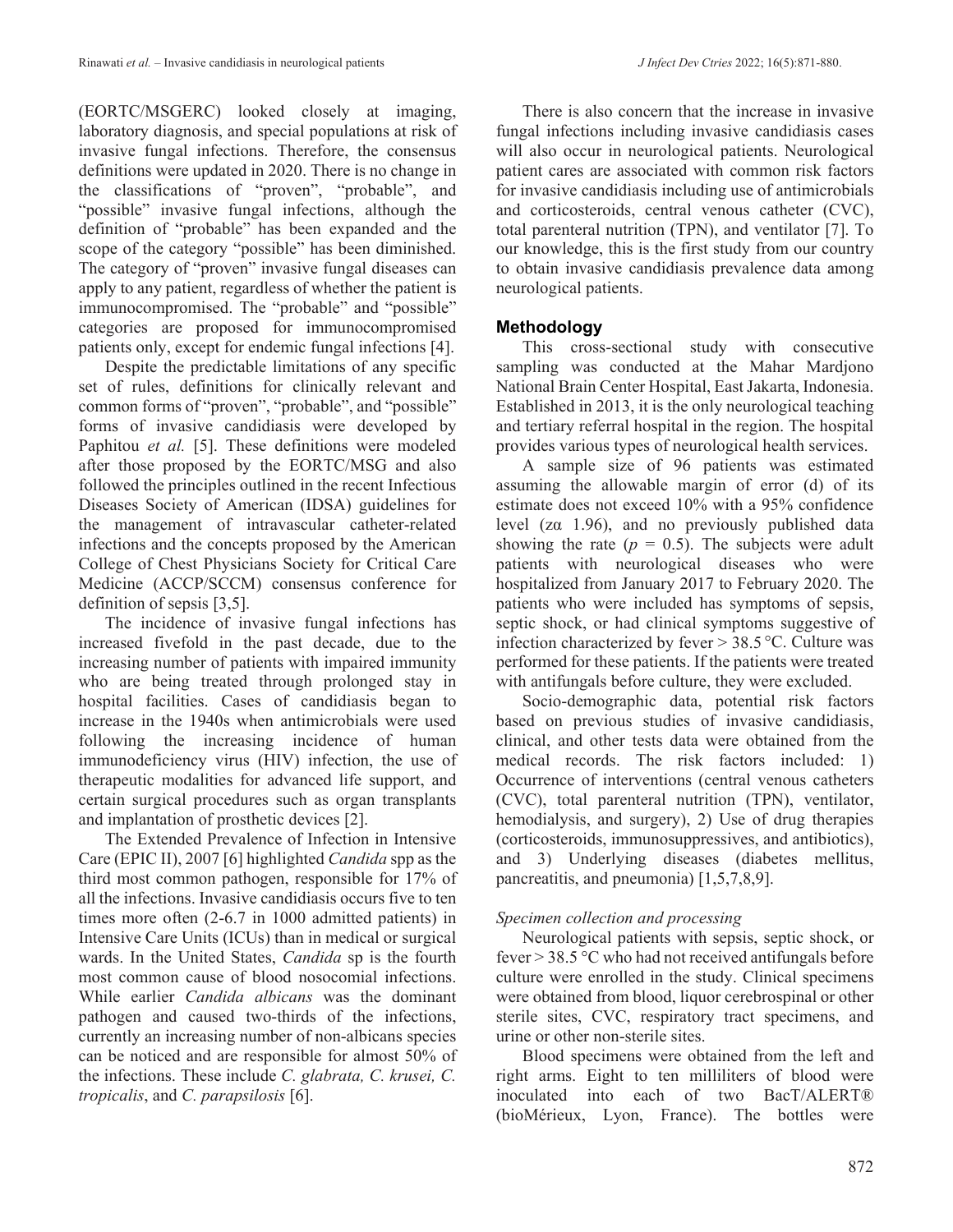incubated in BacT/ALERT® 3D 60 instrument (bioMérieux, Lyon, France). Bottles flagged by the instrument as positive were removed. Bottles that were not flagged by the instrument were incubated for a total

| <b>Table 1.</b> Subject characteristic related to invasive candidiasis. |                     |
|-------------------------------------------------------------------------|---------------------|
| Variable                                                                | Total ( $n = 102$ ) |
| Age, years                                                              |                     |
| $Mean \pm SD$                                                           | $48.0 \pm 14.9$     |
| Gender, $n$ $\left(\frac{9}{6}\right)$                                  |                     |
| Male                                                                    | 69 (67.7)           |
| Female                                                                  | 33 (32.3)           |
| Weight, n (%)                                                           |                     |
| Underweight                                                             | 14 (13.4)           |
| Normal                                                                  | 51 (50.0)           |
| Overweight                                                              | 37 (36.3)           |
| Referral, n (%)                                                         |                     |
| Home                                                                    | 87 (85.3)           |
| Hospital                                                                | 15 (14.7)           |
| Nursing home                                                            | 0(0)                |
| Care unit, $n$ $\left(\frac{9}{6}\right)$                               |                     |
| Non-intensive                                                           | 56 (54.9)           |
| Intensive                                                               | 46 (45.1)           |
| Length of stay, days                                                    |                     |
| $Mean \pm SD$                                                           | $16.8 \pm 13.1$     |
| Length of stay, $n$ (%)                                                 |                     |
| $1-7$ days                                                              | 26 (25.4)           |
| 8–14 days                                                               | 26 (25.5)           |
| $>$ 14 days                                                             | 50 (49.0)           |
| Bed rest, $n$ $(\%)$                                                    | 42 (41.2)           |
| Primary diagnosis, n (%)                                                |                     |
| Haemorrhagic stroke                                                     | 27 (26.5)           |
| Cerebral infarction                                                     | 21 (20.6)           |
| Brain tumour                                                            | 14 (13.7)           |
| Nervous system malignancy                                               | 8(7.8)              |
| Nervous system tuberculosis                                             | 6(5.8)              |
| Nervous system abscess                                                  | 5 (4.9)             |
| Secondary diagnosis, n (%)                                              |                     |
| Fever $\geq$ 38.5 °C                                                    | 92 (90.2)           |
| Sepsis                                                                  | 33 (32.4)           |
| Septic shock                                                            | 3(2.9)              |
| Pancreatitis                                                            |                     |
| Pulmonary infection                                                     | 67 (65.7)           |
| Diabetes mellitus<br><b>HIV</b>                                         | 33 (32.4)           |
| Leukocyte $\geq$ 12 000/uL, n (%)                                       | 1(0.9)              |
| Neutropenia $\leq 500/\text{uL}$ , n (%)                                | 80 (78.4)<br>1(0.9) |
| <i>Candida</i> spp. colonization, n (%)                                 |                     |
| Skin                                                                    | 0(0)                |
| Sputum                                                                  | 1(0.9)              |
| Intravascular catheter                                                  | 0(0)                |
| Exudate                                                                 | 0(0)                |
| Urine                                                                   | 0(0)                |
| Feces                                                                   | 0(0)                |
| Medical device, n (%)                                                   |                     |
| <b>CVC</b>                                                              | 40 (39.2)           |
| Ventilator                                                              | 49 (48.0)           |
| Dialysis                                                                | 0(0)                |
| Therapy, $n$ $(\%)$                                                     |                     |
| Antibiotics                                                             | 97 (95.1)           |
| Steroid                                                                 | 61(59.8)            |
| Chemotherapy/immunosuppressive                                          | 0(0)                |
| TPN, $n$ $(\%)$                                                         | 5(4.9)              |
| Surgery, $n$ $\left(\frac{9}{6}\right)$                                 |                     |
| Abdominal                                                               | 0(0)                |
| Head                                                                    | 35 (34.3)           |
| Tracheostomy                                                            | 28 (27.6)           |

SD: standard deviation; HIV: Human Immunodeficiency Virus; CVC: central venous catheter; TPN: total parenteral nutrition.

of 5 days or until reflagged by the instrument. An aliquot of the blood-broth mixture was removed from the bottle with a sterile needle and syringe. A portion was used for a Gram stain, and the remainder was subcultured on sheep blood agar.

Liquor cerebrospinal was centrifuged to concentrate any microorganisms in the sediment. A small quantity of the sediment was emulsified into a drop of India ink on a microscope slide, overlaid with a coverslip, and was examined directly under a microscope for confirmation of suspicious encapsulated microorganisms. The remainder was cultured on sheep blood agar.

Each CVC had to be removed aseptically after sterilization of the skin puncture site. The distal 1-inch (2.54 cm) segment of the catheter tip was cut off while keeping it sterile and by the technique used by Maki *et al.* [10]. The catheter tip was placed on the surface of a sheep blood agar, and rolled back and forth four times with sterile forceps.

Respiratory tract specimens could be sputum or bronchial washings. A portion of sputum specimen was used for a Gram stain. The remainder was cultured on sheep blood agar. Sputum specimens were used for culture according to Murray and Washington's grading system [2].

The urine specimens were processed using calibrated loops for plating to allow for colony-forming unit per milliliter (CFU/mL) findings as well as the isolation of colonies for identification and susceptibility testing. The urine specimens were cultured onto sheep blood agar.

Direct Gram's stain of clinical material was used to determine whether a specimen is representative of the site of infection and to identify bacterial forms. The incubation time on agar was 18 to 24 hours at 35 °C. Colony morphology on the agar was observed after incubation. The colonies were selected from the plate, and identified using Gram stain.

A homogenous organism suspension was prepared by adding a sufficient number of morphologically similar colonies to sterile saline with density equivalent to a McFarland No. 1.80 to 2.20 using a calibrated VITEK® 2 DensiCHEK™ Plus. The suspension was processed using the VITEK® 2 Yeast identification card (YST) in conjunction with an automated VITEK system (bioMérieux, Lyon, France).

#### *Definitions*

The diagnosis of invasive candidiasis was made based on the classification criteria of Paphitou *et al* [5]*.* The definitions also followed the principles outlined in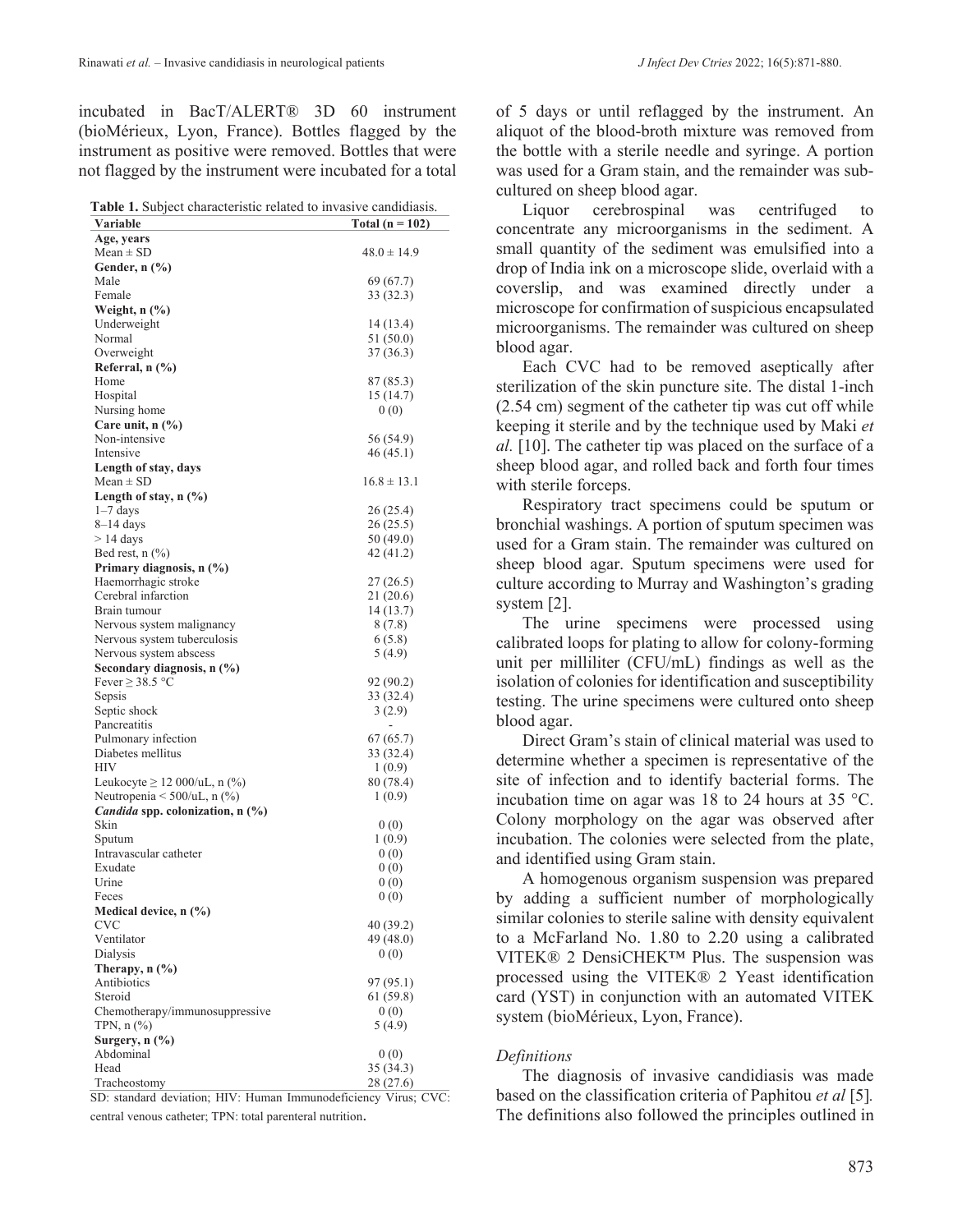the European Organization for Research on Treatment of Cancer Mycoses Study Group (EORTC/MSG) for use in trials of invasive mycoses of cancer patients; the recent Infectious Diseases Society of American (IDSA) guidelines for the management of intravascular catheter-related infections; and the concepts proposed by the American College of Chest Physicians Society for Critical Care Medicine (ACCP/SCCM) consensus conference for definitions of sepsis [6].

## *Data Analysis*

The characteristics of the research subjects are presented descriptively. Analyses were performed using IBM® SPSS® Statistics version 20. Normally distributed data were reported as means and standard deviation (SD), while abnormally distributed data were reported as medians and ranges. Chi square analysis was used to assess the difference between demographic variables and invasive candidiasis and non-invasive candidiasis. Bivariate analysis was performed to identify risk factors for invasive candidiasis.

## *Ethics statement*

The study has received ethical approval from the Research Ethics Committee of the National Brain Center Hospital Number UM.01.05/12/029/2020.

## **Results**

During the study period, there were 110 adult hospitalized patients with neurological diseases, and sepsis, septic shock, or fever  $> 38.5$  °C. Eight patients were excluded from the analysis because they had received antifungal therapy. The number of subjects who met the study criteria was 102.

The mean age was  $48 \pm 14.9$  years. There were 46 (45.1%) intensive and 56 (54.9%) non-intensive care patients. The mean length of hospital stay was  $16.8 \pm$ 13.1 days. Subject characteristics are provided in Table 1.

Invasive candidiasis developed in 14 (13.7%) subjects, who included 9 (64.3%) males and 5 (35.7%) females. Of the 102 subjects, there were 5 subjects with positive *Candida* sp blood culture and 9 subjects with positive *Candida* sp cerebrospinal fluid culture. Thus, the prevalence of invasive candidiasis in our study was 14/102 (13.7%). All of the isolates were *C. parapsilosis*. The percentage of subjects who met the classification of invasive candidiasis according to the criteria of Paphitou *et al.* [5] based on EORTC/MSG, are listed in Table 2.

Bivariate analysis determined that some of the risk factors were significantly different between the invasive and non-invasive candidiasis groups. Using the significance level of  $p < 0.25$  in bivariate analysis, the risk factors for invasive candidiasis in our study were septic shock, use of CVC, duration of use of CVC < 24 hours, duration of use of ventilators < 48 hours, duration of steroid use 1-7 days, duration of steroid use  $> 14-21$  days, duration of steroid use  $> 28$  days, head surgery, and tracheostomy. The risk factors of invasive candidiasis are listed in Table 3.

## **Discussion**

*Characteristics of research subjects*

A total of 102 individuals were studied, the majority of whom were male (67.7%).

**Table 2.** Percentage of invasive candidiasis (according to the classification criteria of Paphitou *et al*. [5])

| <b>Classification</b> Criteria |                                                                                                                                                               | <b>Subject</b> |
|--------------------------------|---------------------------------------------------------------------------------------------------------------------------------------------------------------|----------------|
|                                |                                                                                                                                                               | $n$ (%)        |
| I. Proven                      | Candidemia with clinical symptoms suggestive of infection                                                                                                     | 5(4.9)         |
|                                | Candida spp. from sterile sites other than (a) urine or (b) peritoneal fluid in setting of GI perforation                                                     | 9(8.8)         |
| II. Probable                   | Candidemia without clinical symptoms suggestive of infection                                                                                                  |                |
|                                | . Candida spp. from $\geq 2$ non-sterile sites, plus fever $\geq 38.5$ °C, plus WBC $\geq 12000/\text{uL}$ , plus no bacterial<br>pathogens at any other site |                |
|                                | . Candida spp. from urine > 100 000 CFU/mL, plus fever $\geq$ 38.5 °C, plus WBC $\geq$ 12 000/uL, plus no                                                     |                |
|                                | bacterial pathogens in the urine or any other site                                                                                                            |                |
|                                | <i>Candida</i> spp. from central venous catheter (CVC) tip at $\geq$ 15 CFU, plus fever $\geq$ 38.5 °C or WBC $\geq$                                          |                |
|                                | 12000/uL, plus no bacterial pathogens at this or any other site                                                                                               |                |
|                                | Empiric treatment with systemic antifungals, initiated due to persistent fever $\geq$ 38.5 °C or WBC $\geq$                                                   |                |
|                                | 12000/uL despite broad spectrum antibiotics and:                                                                                                              |                |
|                                | A. Candida spp. from $\geq 1$ non-sterile site or from a CVC tip at < 15 CFU, plus no bacterial pathogens at                                                  | 1(0.9)         |
|                                | the non-sterile site or any other site                                                                                                                        |                |
|                                | B. Candida spp. from $\geq 2$ of any combination of non-sterile sites or CVC tips at < 15 CFU                                                                 |                |
| III. Possible                  | <i>Candida</i> spp. from a CVC tip at $> 15$ CFU, but not satisfying all criteria of II.iv                                                                    |                |
|                                | Empiric treatment with systemic antifungals initiated due to persistent fever $\geq$ 38.5 °C or WBC $\geq$                                                    |                |
|                                | 12000/uL despite broadspectrum antibiotics but not meeting the criteria of II.v.a or II.v.b                                                                   | 87 (85.4)      |
|                                | $OPTI = I - C$ $U = U$ $C$                                                                                                                                    |                |

CFU: colony forming unit; CVC: central venous catheters; GI: gastrointestinal.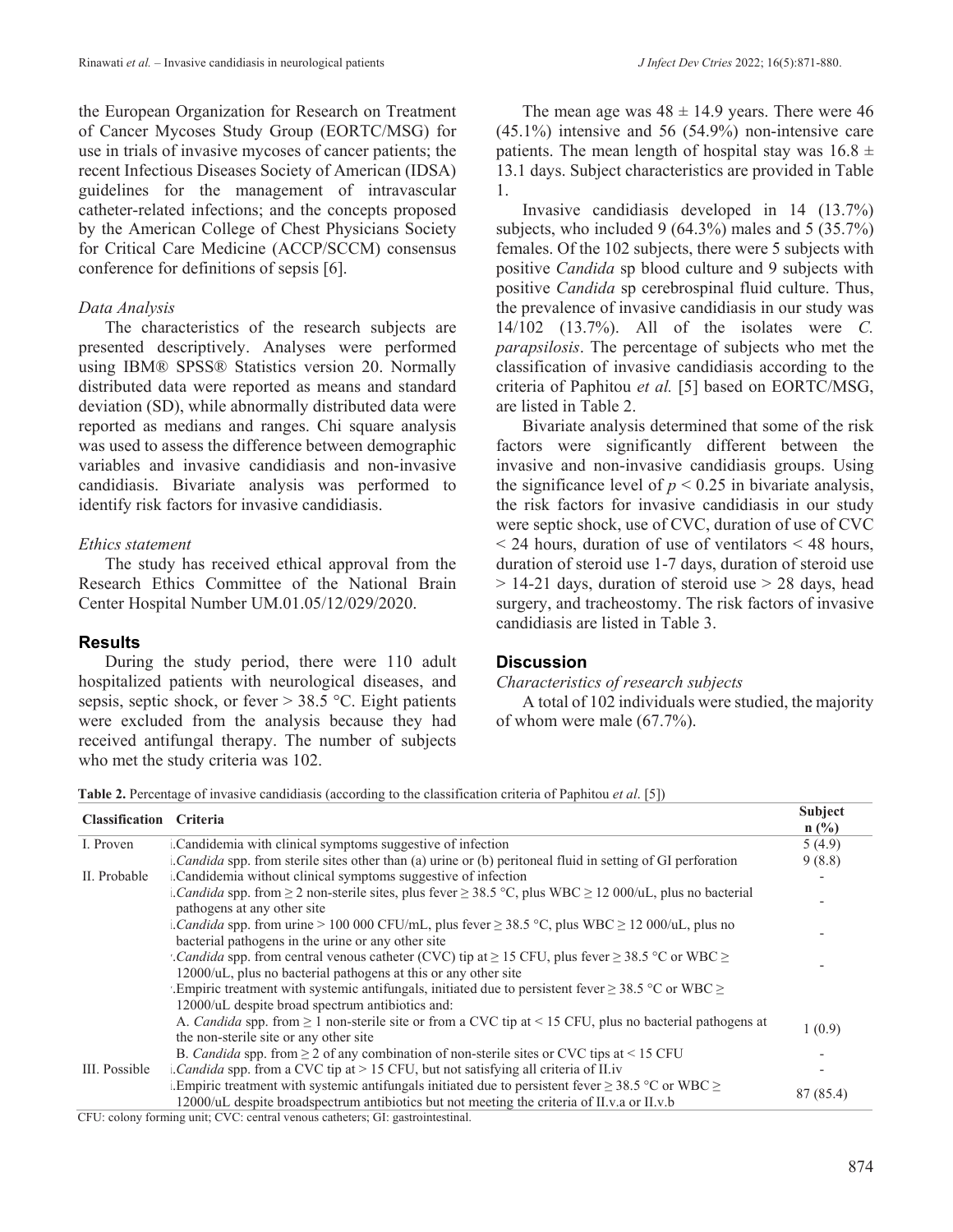#### **Table 3.** Risk factors of invasive candidiasis.

| Variable                                  | <b>Total</b><br>n, (%) |                   | <b>Invasive candidiasis</b><br>n, (%) |                   | Non invasive candidiasis<br>n, (%) |                          | $p$ value                | <b>OR</b>                |
|-------------------------------------------|------------------------|-------------------|---------------------------------------|-------------------|------------------------------------|--------------------------|--------------------------|--------------------------|
|                                           |                        |                   |                                       |                   |                                    |                          |                          | $(95\% \text{ CI})$      |
| Age, years                                | $48.0 \pm 14.9$        |                   | $46.69 \pm 10.0$                      |                   | $50.5(18-75)$                      |                          | 0.506                    |                          |
| Gender                                    |                        |                   |                                       |                   |                                    |                          |                          |                          |
| Male                                      | 69                     | (67.6)            | 9                                     | (64.3)            | 60                                 | (68.2)                   |                          |                          |
| Female                                    | 33                     | (32.4)            | 5                                     | (35.7)            | $28\,$                             | (31.8)                   | 0.772                    | $1.2(0.3-3.9)$           |
| Weight, $n$ $\left(\frac{0}{0}\right)$    |                        |                   |                                       |                   |                                    |                          |                          |                          |
| Underweight                               | 14                     | (13.7)            | 2                                     | (14.2)            | 12                                 | (13.6)                   | 0.800                    | $0.8(0.1-4.5)$           |
| Normal                                    | 51                     | (50.0)            | 6                                     | (42.9)            | 45                                 | (51.2)                   |                          |                          |
| Overweight                                | 37                     | (36.3)            | 6                                     | (42.9)            | 31                                 | (35.2)                   | 0.550                    | $1.4(0.4-4.9)$           |
| Referral, $n$ (%)                         |                        |                   |                                       |                   |                                    |                          |                          |                          |
| Home                                      | 89                     | (85.6)            | 12                                    | (85.7)            | 77                                 | (85.6)                   | 0.962                    | $1.04(0.2 - 5.2)$        |
| Hospital                                  | 15                     | (14.4)            | $\overline{c}$                        | (14.3)            | 13                                 | (14.4)                   |                          |                          |
| Nursing home                              | $\boldsymbol{0}$       | (0)               | $\boldsymbol{0}$                      | (0)               | $\boldsymbol{0}$                   | (0)                      |                          |                          |
| Care unit, $n$ $\left(\frac{9}{6}\right)$ |                        |                   |                                       |                   |                                    |                          |                          |                          |
| Non-intensive                             | 56                     | (54.9)            | 6                                     | (42.9)            | 50                                 | (56.8)                   |                          |                          |
| Intensive                                 | 46                     | (45.1)            | 8                                     | (57.1)            | 38                                 | (43.2)                   | 0.334                    | $1.8(0.6-5.5)$           |
| Length of stay, days                      |                        |                   |                                       |                   |                                    |                          |                          |                          |
| $<$ 3                                     | 14                     | (13.7)            | $\boldsymbol{0}$                      | (0)               | 14                                 | (15.9)                   |                          |                          |
| $4 - 6$                                   | 9                      | (8.8)             | $\boldsymbol{0}$                      | (0)               | 9                                  | (10.2)                   | 0.999                    |                          |
| $> 7 - 13$                                | 27                     | (26.5)            | $\overline{4}$                        | (28.6)            | 23                                 | (26.2)                   | 0.999                    |                          |
| >14                                       | 52                     | (51.0)            | 10                                    | (71.4)            | 42                                 | (47.7)                   | 0.627                    | $0.7(0.2-2.6)$           |
| Bed rest                                  | 42                     | (41.2)            | 6                                     | (42.9)            | 36                                 | (40.9)                   | 0.891                    | $1.1(0.4-3.4)$           |
| Length of bed rest, days                  |                        |                   |                                       | 45 (47)           |                                    | 20(83)                   |                          |                          |
| No bed rest                               | 60                     | (58.8)            | 8                                     | (57.1)            | 52                                 | (59.1)                   |                          |                          |
| $1 - 6$                                   | 5                      | (4.9)             | $\boldsymbol{0}$                      | (0)               | 5                                  | (5.7)                    | 0.532                    | $0.7(0.2-2.3)$           |
| $> 7 - 13$                                | 10                     | (9.8)             | $\mathbf{1}$                          | (7.2)             | 9                                  | (10.2)                   | 0.999                    |                          |
| >14                                       | 27                     | (26.5)            | 5                                     | (35.7)            | 22                                 | (25.0)                   | 0.539                    | $0.5(0.1-4.8)$           |
| <b>Diagnosis</b>                          |                        |                   |                                       |                   |                                    |                          |                          |                          |
| Fever                                     | 92                     | (90.2)            | 12                                    | (85.7)            | 80                                 | (90.9)                   | 0.547                    | $0.6(0.1-3.2)$           |
| Sepsis                                    | 33                     | (32.4)            | $\sqrt{6}$                            | (42.9)            | 27                                 | (30.7)                   | 0.369                    | $1.7(0.5-5.4)$           |
| Septic shock                              | 3                      | (2.9)             | $\sqrt{2}$                            | (14.3)            | $\mathbf{1}$                       | (1.1)                    | $0.034*$                 | $14.5(1.2 - 172.3)$      |
| Pancreatitis                              | $\boldsymbol{0}$       | (0)               | $\boldsymbol{0}$                      | (0)               | $\boldsymbol{0}$                   | (0)                      | $\frac{1}{2}$            |                          |
| Pulmonary infection                       | 67                     | (65.7)            | 11                                    | (78.6)            | 56                                 | (63.6)                   | 0.282                    | $2.1(0.5-8.1)$           |
| Malignancy                                | $\,$ $\,$              | (7.8)             | $\mathbf{1}$                          | (7.2)             | 7                                  | (7.9)                    | 0.916                    | $0.9(0.1-7.8)$           |
| Diabetes Mellitus                         | 33                     | (32.4)            | 5                                     | (35.7)            | 28                                 | (31.8)                   | 0.772                    | $1.2(0.4-3.9)$           |
| <b>HIV</b>                                | 1                      | (1.0)             | $\overline{0}$                        | (0)               | 1                                  | (1.1)                    | ÷,                       |                          |
| Leukocyte, uL                             |                        | $18404 \pm 10704$ |                                       | $16071 \pm 11132$ |                                    | $18775 \pm 11132$        | 0.420                    |                          |
| Leukocyte $\geq 12000$                    | 80                     | (78.4)            | 9                                     | (64.3)            | 71                                 | (80.7)                   | 0.174                    | $0.4(0.1-1.5)$           |
| uL                                        |                        |                   |                                       |                   |                                    |                          |                          |                          |
| Neutrofil, uL                             |                        | $15278 \pm 9981$  |                                       | $13.029 \pm 6317$ |                                    | $15636 \pm 10429$        | 0.907                    |                          |
| Neutropenia < 500/uL                      | 1                      | (1.0)             | $\mathbf{1}$                          | (7.14)            | $\mathbf{0}$                       | (0)                      | 1.000                    |                          |
| Candida spp. colonization                 |                        |                   |                                       |                   |                                    |                          |                          |                          |
| Skin                                      | $\boldsymbol{0}$       | (0)               | $\boldsymbol{0}$                      | (0)               | $\boldsymbol{0}$                   | (0)                      | $\overline{\phantom{a}}$ | $\overline{\phantom{a}}$ |
| Sputum                                    | $\mathbf{1}$           | (1.0)             | $\boldsymbol{0}$                      | (0)               | $\mathbf{1}$                       | (1.1)                    | 1.000                    |                          |
| Intravascular catheter                    | $\boldsymbol{0}$       | (0)               | $\boldsymbol{0}$                      | (0)               | $\boldsymbol{0}$                   | (0)                      |                          |                          |
| Exudate                                   | $\boldsymbol{0}$       | (0)               | $\boldsymbol{0}$                      | (0)               | $\boldsymbol{0}$                   | (0)                      |                          |                          |
| Urine                                     | $\boldsymbol{0}$       | (0)               | $\boldsymbol{0}$                      | (0)               | $\mathbf{0}$                       | (0)                      |                          |                          |
| Feces                                     | $\overline{0}$         | (0)               | $\boldsymbol{0}$                      | (0)               | $\theta$                           | (0)                      |                          |                          |
| <b>Medical device</b>                     |                        |                   |                                       |                   |                                    |                          |                          |                          |
| <b>CVC</b>                                | 40                     | (39.2)            | $10\,$                                | (71.4)            | 30                                 | (34.1)                   | $0.013*$                 | $4.8(1.4 - 18.7)$        |
| Ventilator                                | 49                     | (48.0)            | 10                                    | (71.4)            | 39                                 | (44.3)                   | 0.069                    | $3.1(0.9-10.8)$          |
| Dialysis                                  | $\boldsymbol{0}$       | (0)               | $\boldsymbol{0}$                      | (0)               | $\boldsymbol{0}$                   | (0)                      | $\overline{\phantom{0}}$ |                          |
| Length of CVC                             |                        |                   |                                       |                   |                                    |                          |                          |                          |
| No CVC                                    | 47                     | (46.1)            | $\mathbf{1}$                          | (7.2)             | 46                                 | (52.3)                   |                          |                          |
| $<$ 24 hours                              | 9                      | (8.8)             | $\overline{c}$                        | (14.2)            | 7                                  | (7.9)                    | 0.014                    | $0.6(0.007-0.6)$         |
| $> 24 - 48$ hours                         | 6                      | (5.9)             | $\mathbf{1}$                          | (7.2)             | 5                                  | (5.8)                    | 0.815                    | $0.8(0.1-5.2)$           |
| $>$ 48- $<$ 72 hours                      | $\mathbf{1}$           | (1.0)             | $\boldsymbol{0}$                      | (0)               | 1                                  | (1.1)                    | 0.633                    | $0.6(0.05-6.0)$          |
| $3-4$ days                                | 19                     | (18.6)            | 5                                     | (35.7)            | 14                                 | (15.9)                   | 1.000                    |                          |
| $4-5$ days                                | $\mathbf{1}$           | (1.0)             | $\boldsymbol{0}$                      | (0)               | $\mathbf{1}$                       | (1.1)                    | $1.000\,$                | $1.0(0.2 - 4.2)$         |
| 5-6 days                                  | $\boldsymbol{0}$       | (0)               | $\boldsymbol{0}$                      | (0)               | $\boldsymbol{0}$                   | $\overline{\phantom{a}}$ | $\overline{\phantom{a}}$ |                          |
| $> 6$ days                                | 19                     | (18.6)            | 5                                     | (35.7)            | 14                                 | (15.9)                   | 1.000                    |                          |

*(continues on next page)*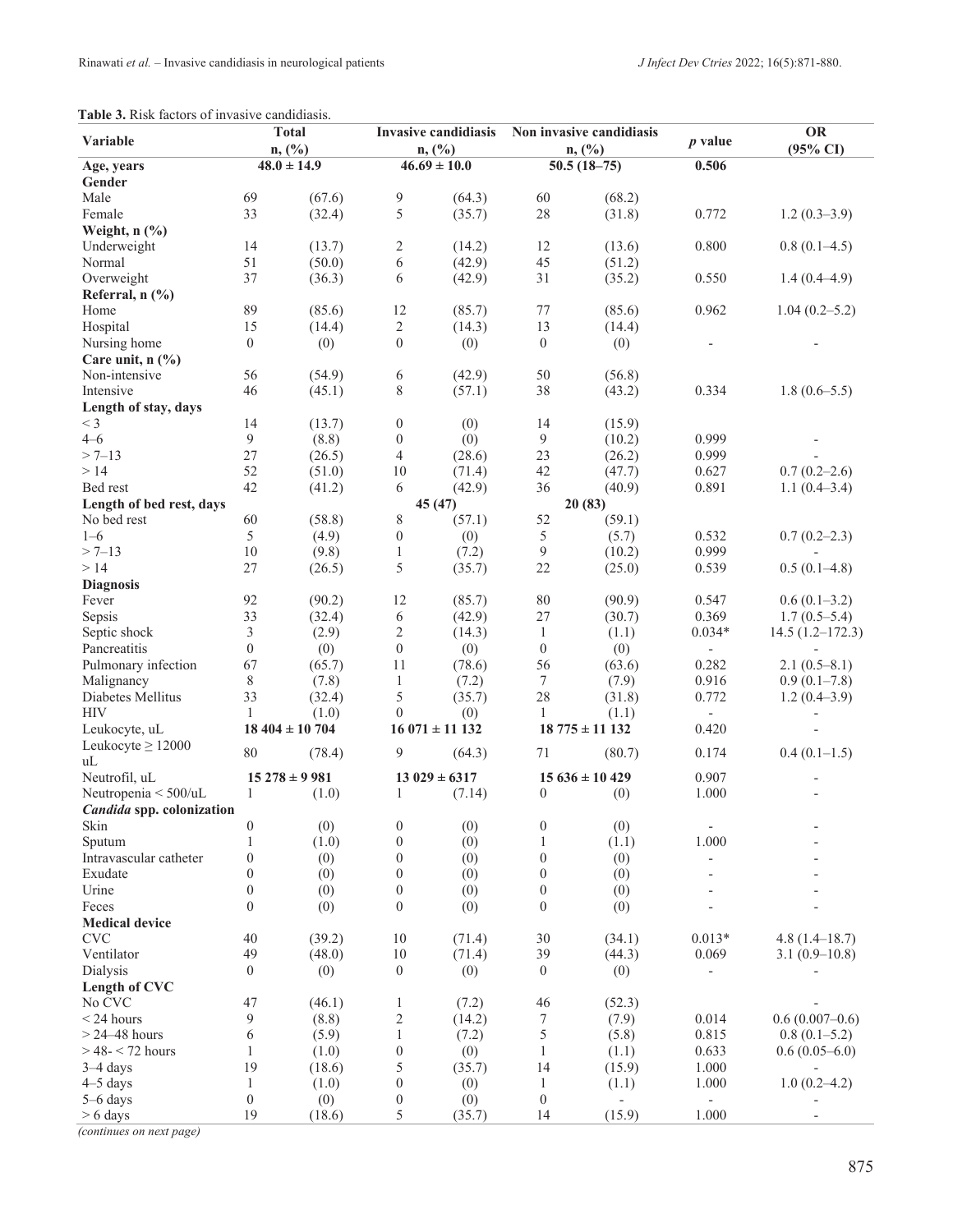This is consistent with observations of Paphitou *et al*. (68.0%) [5], Leon *et al.* (67.3%) [8], Leroy *et al.* (75.5%) [9], Umberger *et al*. (94.8%) [11], Ahmed *et al.* (63, 0%) [12], Dash *et al.* (62.9%) [13], Mermutluoglu *et al*. (63.1%) [14], Moreira *et al.* (58.8%) [15], and Singh *et al.* (52.7%) [16]. The mean age of the subjects was  $48.0 \pm 14.9$  years. No significant differences between age and gender indicated no influence of age and gender on the occurrence of invasive candidiasis.

Most of the diagnoses were stroke, either hemorrhagic or infarction, in line with the data of the 10 inpatients at this hospital. Secondary diagnosis is a diagnosis that accompanies the primary diagnosis at the time of patient care, including comorbidities or complications associated with invasive candidiasis. Secondary diagnoses that were most frequently associated with invasive candidiasis in our study were pulmonary infection, diabetes mellitus, malignancy, septic shock, and human immunodeficiency virus (HIV).

In addition, 13.4% of the subjects were underweight. A risk factor for the incidence of invasive candidiasis is malnutrition, which can lead to immunosuppression. The data on the use of TPN in subjects was 4.9%, indicating that the nutritional status

**Table 3 (***continued***).** Risk factors of invasive candidiasis.

of the subjects was normal. Use of TPN leads to the development of mucosal atrophy and loss of mucosal epithelial barrier function, which might affect the relationship between microorganisms in the gut and the possibility of gaining access to blood vessels [17,18]. TPN also has a profound effect in the gastrointestinal microbiome [18].

The majority of the subjects were patients who came directly, and there were no referral patients from the nursing home. In contrast the study by Guillamet *et al*. [7], found that 20.2% of the subjects were referred by the nursing homes and were elderly with a mean age of 61.4  $\pm$  16 years [7]. In western countries, nursing homes are the facilities of choice for the elderly because they allow patients to remain independent without having to depend on children, while in Asia, including Indonesia, most elderly live at their homes.

*Candida* colonization of central venous catheter (CVC) might provide a route for entering into the bloodstream. Candida catheter-related bloodstream infections grow quickly, possibly because patients with catheter-related infection have a higher inoculum [18]. The use of CVC and ventilators in our study was lower than most of the previous studies, because at the time of culture examination, most of the subjects were nonintensive inpatients (54.9%) [6,8]. This shows that the

| <b>rapic o (community, ixisk factors of invasive candidations</b> |                |        |                  |                   |                   |                   |          |                  |
|-------------------------------------------------------------------|----------------|--------|------------------|-------------------|-------------------|-------------------|----------|------------------|
| Length of ventilator, hours                                       |                |        |                  |                   |                   |                   |          |                  |
| No ventilator                                                     | 53             | (52.0) | 4                | (28.6)            | 49                | (55.7)            |          |                  |
| $<$ 48                                                            | 12             | (11.8) |                  | (7.1)             | 11                | (12.5)            | $0.013*$ | $0.2(0.1-0.7)$   |
| $48 - 96$                                                         | $8\,$          | (7.8)  | 1                | (7.1)             | 7                 | (7.9)             | 0.159    | $0.2(0.02-1.9)$  |
| $96 - 144$                                                        | $\overline{3}$ | (2.9)  | $\boldsymbol{0}$ | (0)               | 3                 | (3.4)             | 0.324    | $0.3(0.03-3.1)$  |
| >144                                                              | 26             | (25.5) | 8                | (57.1)            | 18                | (20.5)            | 0.999    |                  |
| <b>Therapy</b>                                                    |                |        |                  |                   |                   |                   |          |                  |
| Antibiotic                                                        | 97             | (95.1) | 13               | (92.9)            | 84                | (95.5)            | 0.679    | $0.6(0.1-5.9)$   |
| Steroid                                                           | 73             | (71.6) | 14               | (100)             | 59                | (67.5)            | 0.344    | $0.6(0.2-1.9)$   |
| Chemotherapy                                                      | $\mathbf{0}$   | (0)    | $\theta$         | (0)               | $\theta$          | (0)               |          |                  |
| Length of antibiotics, days                                       |                |        |                  | $19.69 \pm 14.52$ |                   | $13.43 \pm 12.32$ |          |                  |
| No drugs                                                          | 4              | (3.9)  | $\theta$         | (0)               | 4                 | (4.5)             |          |                  |
| $1 - 5$                                                           | 28             | (27.5) | 1                | (7.2)             | 27                | (30.7)            | 0.999    |                  |
| $6 - 13$                                                          | 29             | (28.4) | 5                | (35.7)            | 24                | (27.3)            | 0.085    | $0.2(0.02-1.3)$  |
| >14                                                               | 41             | (40.2) | 8                | (57.1)            | 33                | (37.5)            | 0.810    | $0.9(0.3-2.9)$   |
| Length of steroid, days                                           |                |        | 19.853           |                   | $14.24 \pm 14.26$ |                   |          |                  |
| No steroid                                                        | 38             | (37.3) | 2                | (14.4)            | 36                | (40.9)            |          |                  |
| $1 - 7$                                                           | 25             | (24.5) | 4                | (28.6)            | 21                | (23.9)            | 0.175    | $3.4(0.6-20.3)$  |
| $> 7 - 14$                                                        | 13             | (12.7) |                  | (7.1)             | 12                | (13.6)            | 0.766    | $1.5(0.1-17.6)$  |
| $>14-21$                                                          | $\,$ 8 $\,$    | (7.8)  | 3                | (21.4)            | 5                 | (5.7)             | $0.021*$ | $10.8(1.4-81.3)$ |
| $> 21 - 28$                                                       | 6              | (5.9)  |                  | (7.1)             | 5                 | (5.7)             | 0.330    | $3.6(0.3-47.3)$  |
| > 28                                                              | 12             | (11.8) | 3                | (21.4)            | 9                 | (10.2)            | 0.069    | $6.0(0.9-41.4)$  |
| <b>TPN</b>                                                        | 5              | (4.9)  | $\boldsymbol{0}$ | (0)               | 5                 | (5.7)             | 0.999    |                  |
| <b>Surgery</b>                                                    |                |        |                  |                   |                   |                   |          |                  |
| Abdominal                                                         | $\theta$       | (0)    | $\boldsymbol{0}$ | (0)               | $\theta$          | (0)               |          |                  |
| Head                                                              | 35             | (34.3) | $\,$ 8 $\,$      | (57.1)            | 27                | (30.7)            | 0.061    | $3.0(0.9-9.6)$   |
| VP shunt                                                          | 15             | (14.7) | $\overline{3}$   | (21.4)            | 12                | (13.6)            | 0.449    | $1.8(0.4 - 7.1)$ |
| Tracheostomy                                                      | 28             | (27.5) | 9                | (8.8)             | 19                | (18.6)            | $0.002*$ | $6.5(1.9-21.8)$  |

\* *p* value ≥ 0.05; OR: odds ratio; CI: confidence interval; HIV: Human Immunodeficiency Virus; CVC: central venous catheter; TPN: total parenteral nutrition; VP shunt: Ventriculoperitoneal shunt.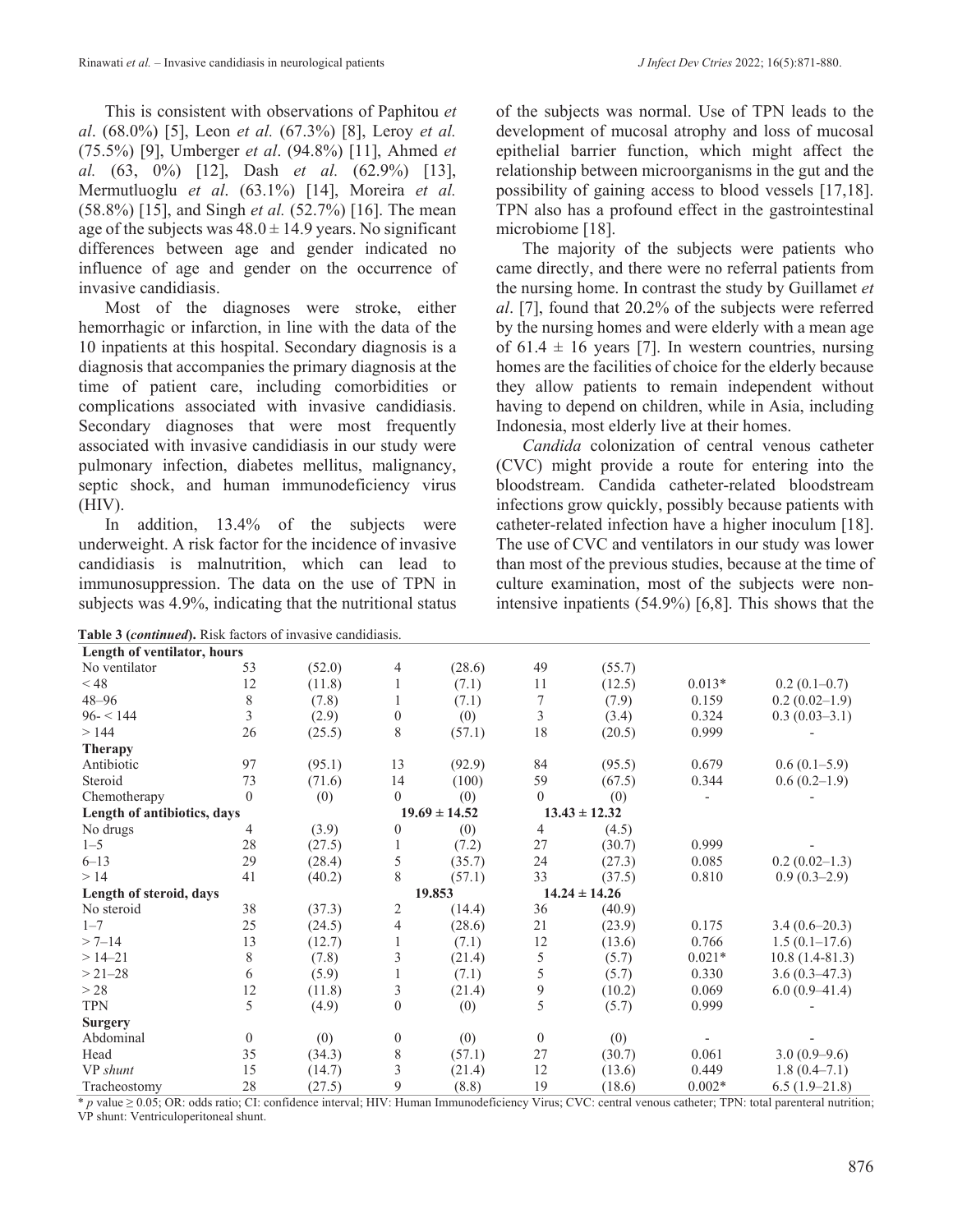level of *Candida* sp infection in the intensive care unit is not different from that in the non-intensive care unit.

The length of stay before culture in our study was longer than that of Paphitou *et al.* (13.0 days) [5]. The length of stay before culture was 16.8 days in majority of the cases. This indicates that neurological patients have a longer length of stay, and that there was the possibility of bed rest. Bed rest was found in 41.2% of the subjects, thus increasing the likelihood of pulmonary infection. Most of the studies showed that pulmonary infection occurs due to aspiration in addition to dysfunction of the swallowing mechanism due to neurological damage [19]. This also caused the incidence of invasive candidiasis in tracheostomy subjects in our study to be higher than that of Singh *et al*. (4.1%) [16]. The risk of invasive candidiasis in tracheostomy occurs because in tracheostomy there can be a disturbance in the integrity of the mucosa, which becomes the pathway for *Candida* sp to access the bloodstream from the lumen [18].

Colonization data was obtained based on examination of specimens from the skin (axilla), tracheal aspiration (or brush, bronchoalveolar lavage), vascular catheter, wound or drainage exudate, urine, feces (or rectal swab), or other infected areas. Ahmed *et al.* [12] performed examinations on admission, day three, and thereafter weekly. In contrast to most other studies, colonization was only found in sputum in our case [11,12]. This is because the examination for colonization in our study was not an active surveillance examination.

Neutropenia < 500/uL was found in only 0.98% of the subjects. Neutropenia is a major problem in most immunocompromised patients. Neutropenia at  $> 7$  days is a high risk for bacterial and viral infections. Invasive candidiasis is more common during neutropenia or  $> 2$ weeks after neutropenia [17]. Neutropenia can occur in malignant patients receiving chemotherapy. In our study, although subjects with nervous system malignancies were present, there was no treatment with chemotherapy.

Antibiotics were used in the majority (95.1%) of study subjects, higher than those of Hermsen *et al.* (84.7%) [1], Leon *et al.* 14 (88.6%) [8], and Ostrosky-Zeichner *et al.* (75.0%) [20]. Antibiotic therapy was higher than other studies because fever in neurological patients can be caused by infectious and non-infectious factors, including neurogenic factors. Therefore, the management of fever began with the treatment of infection and other symptoms that could be treated. The possibility of neurogenic fever was considered when no microbial and fungal source was found [21]. Antibiotics

affect the microbiota and can cause dysfunction of epithelial tissue, especially gastrointestinal tissue. Several studies have shown the effect of antibiotics on increased colonization. Antibiotics also have an effect over gut microbiota, and some studies have had impact from antibiotics with anti-anaerobic effect, and those with higher gastrointestinal concentration. They contribute to the observed increased colonization over time that is observed in patients. With continued antibiotic effect, there is a net decrease in the number of species in the gastrointestinal tract, an increase in the number of patients colonized, and the proportion of them being heavily colonized [18].

Steroids were used in 59.8% of study subjects, similar to Umberger *et al.* (50.7%) [11], and Gaspar *et al*. (57.0%) [22]. The use of steroids causes immunosuppression which was a risk factor of invasive candidiasis [17].

A major surgery that was found to be a risk factor for invasive candidiasis in several studies is the abdominal surgery. In abdominal surgery, gastrointestinal manipulation may occur, and this may lead to invasive candidiasis. Abdominal surgery is not performed at the National Brain Center Hospital Jakarta because it is a tertiary hospital for neurological diseases. The major surgeries that may be performed at this hospital are head surgery and ventriculoperitoneal (VP) shunt. Infection is a complication of a VP shunt. In our study, there was 2.9% incidence of invasive candidiasis in VP shunt, higher than that observed by Bradakar *et al.* [23].

# *Prevalence of invasive candidiasis*

Based on the calculation of percentage of subjects who had *Candida* spp growing culture divided by the total number of subjects tested, the prevalence of invasive candidiasis in our study was 14/102 (13.7%), higher than Singh *et al.* (5.8%) [16]. Our study included all of neurological patients with sepsis, septic shock, or fever  $> 38.5$  °C who had not received antifungals before culture, whereas Singh *et al*. [16] study only took a population of patients with HIV.

Based on our study, although the prevalence of invasive candidiasis at the Mahar Mardjono National Brain Center Hospital was only 13.7%, the ratio of the "proven" with "probable" and "possible" invasive candidiasis was high (14/83, 16.8%). Thus, further management is needed for this matter. Invasive candidiasis has non-specific signs and symptoms and a positive culture result may be obtained in late infection. Histopathological diagnosis is difficult because it requires an invasive procedure to collect specimens of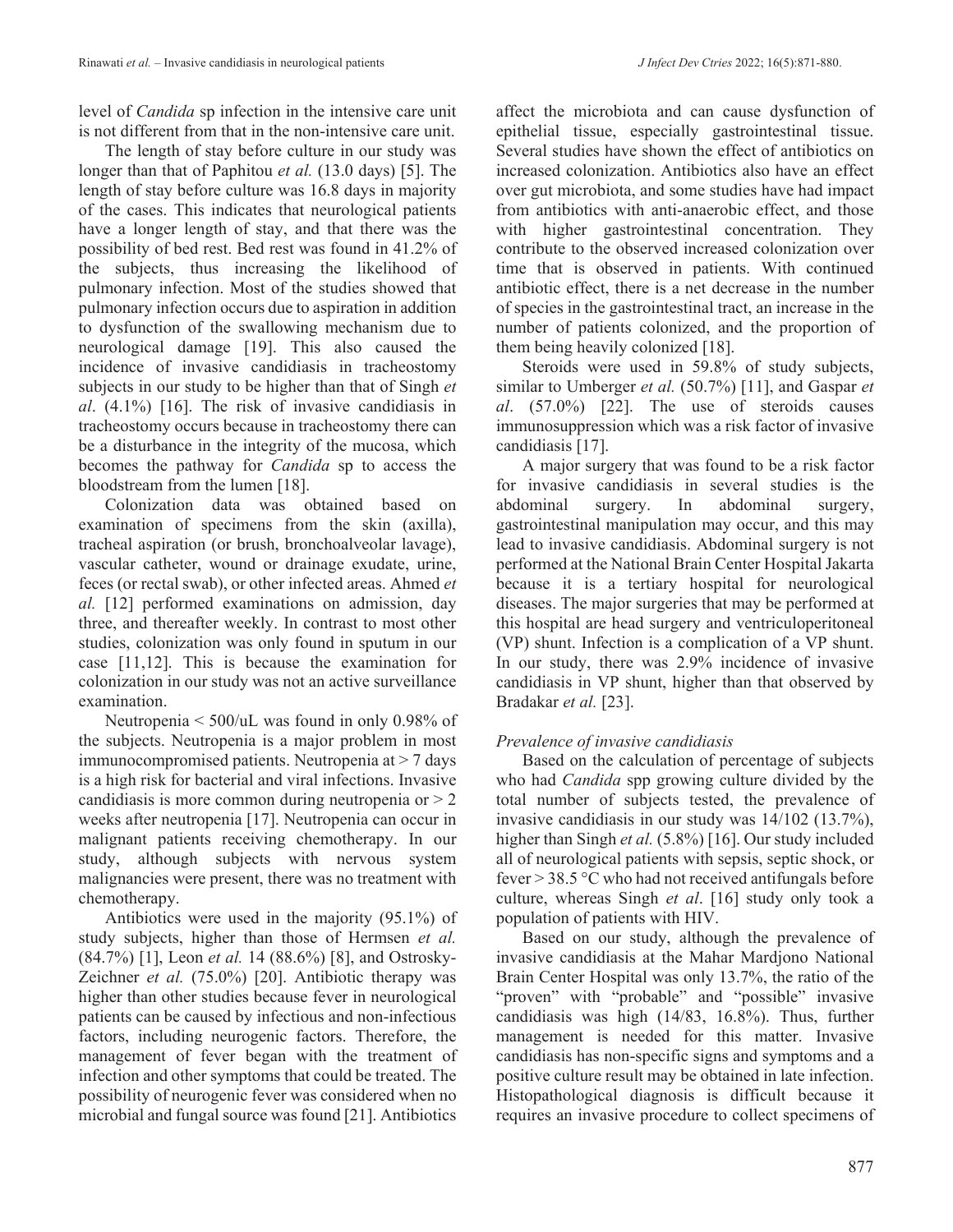organs or fluids, whereas radiological examination is not specific for a particular pathogen [24].

There were 14 (13.7%) "proven", 1 (0.9%) "probable", and 87 (85.4%) "possible" invasive candidiasis subjects. All of the isolates were *C. parapsilosis*. *C. parapsilosis* is a nosocomial infection that grows on biofilms in CVC, implanted devices, and TPN [3]. The increase in the frequency of *C. parapsilosis* infections has been attributed to a variety of risk factors, including the organism's selective growth capabilities in TPN and its affinity for intravascular devices and prosthetic materials. Immunocompromised individuals such as HIV patients and surgical patients, are at high risk for infection with *C. parapsilosis*. Patients requiring prolonged use of a central venous catheter or indwelling device, are at increased risk for infection with *C. parapsilosis* [25].

The number of cases of "proven" invasive candidiasis in our study were higher than Paphitou *et al.* [5] and Ahmed *et al*. [12], who included only intensive care patients in their study. This suggests that the incidence of invasive candidiasis in non-intensive care unit is as likely as in the intensive care unit.

The majority of clinical manifestations of invasive candidiasis in our study were disseminated candidiasis, similar to that of Paphitou *et al.* [6]. In contrast to the study of Ahmed *et al.* [12], "proven" invasive candidiasis subjects consisted of 6.6% blood manifestations, 0.5% intraabdominal manifestations, and 1.5% concurrent blood and intraabdominal manifestations. This suggests that blood manifestations are not the most common clinical manifestation of invasive candidiasis in neurological patients. No subject showed concurrent blood and other organs manifestations, because fungal infections of the nervous system can occur without preceded blood manifestation [26].

In our study, positive cultures for *Candida* sp of "probable" invasive candidiasis were only obtained from sputum in contrast to most other studies [11,12,27]. This is probably because our colonization examination is not an active surveillance examination. Active surveillances were conducted twice a week with specimens of oropharyngeal secretions, tracheal secretions, gastric fluid, perineum, feces, urine, surgical wounds, abdominal drains, and catheter insertion areas [28]. Colonization was obtained if *Candida* sp positive culture was obtained from > 3 specimens taken from > 1 area at 2 consecutive screenings [29]. Ahmed *et al*. [12] performed blood culture on admission, the third day, and thereafter weekly.

The "possible" invasive candidiasis in our study was high because we used the invasive candidiasis criteria developed by Paphitou *et al.* [6], which can be seen in Table 2. The EORTC/MSG criteria were initially invasive candidiasis criteria for malignant patients, which consisted of host factors and clinical criteria. The invasive candidiasis criteria of Paphitou *et al*. follows the criteria for EORTC/MSG invasive candidiasis, and also considers the management of candidiasis and intravascular catheters infection according to the Infectious Diseases Society of America (IDSA) guidelines, as well as the sepsis consensus of the American College of Chest Physicians Society for Critical Care Medicine (ACCP/SCCM). Besides, fever in neurological patients can be caused by infectious and non-infectious factors, including neurogenic factors. Diffuse axon and frontal lobe dysfunction can cause central fever. Management of fever begins with treatment of infection or other treatable causes. The possibility of neurogenic fever is considered if no microbial source is found, including ruling out fungal infection [29]. Therefore, in our study, it was found that there were more subjects with fever or persistent leukocytosis even though they were given broadspectrum antibiotics.

## *Risk factors of invasive candidiasis*

The risk factors for invasive candidiasis identified in our study were septic shock, use of CVC, duration of use of  $CVC < 24$  hours before, duration of use of a ventilator < 48 hours before, duration of use of steroids > 14-21 days before, and tracheostomy. The incidence of invasive candidiasis in septic shock increased 14.5 times compared to without septic shock. In patients with septic shock, the likelihood of hospital stay is prolonged and requires vascular equipment or other catheters [23]. Leon *et al.* [8] included sepsis in the risk assessment of the *Candida* score.

The use of CVC increased the risk of invasive candidiasis 4.8 times compared to without using CVC. Hermsen *et al*. [1] and Ostrosky-Zaichner *et al.* [20] included the use of CVC in days 1 to 3. In our study the duration of use of CVC for < 24 hours reduced the risk of invasive candidiasis by 60%. Use of a ventilator for < 48 hours reduced the risk of invasive candidiasis by 20% compared to those without a ventilator. Ostrosky-Zaichner *et al.* [20] included at least 48 hours of ventilator use in the risk assessment.

Duration of steroid use for > 14-21 days increased the risk of invasive candidiasis 10.8 times compared to that without using steroids. In Ostrosky-Zeichner *et al.* [20] study, steroid use from 7 days before to day 3 was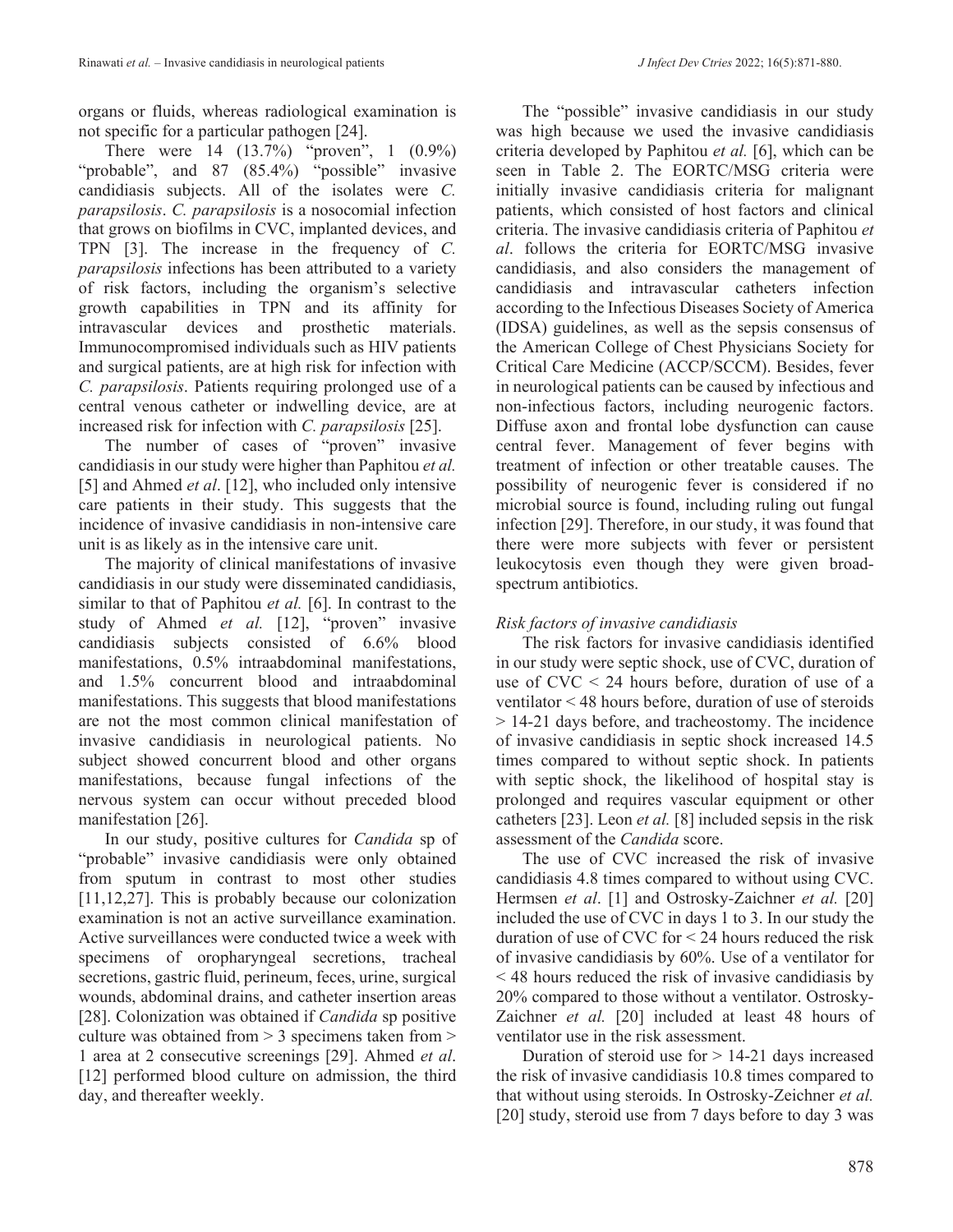a risk factor, whereas Hermsen *et al.* [1] included steroid use 7 days before ICU admission to day 3.

Leon *et al.* [8] and Ostrosky-Zeichner *et al.* [20] included surgery, whereas Hermsen *et al.* [1] included abdominal surgery 7 days before to day 3. In our study, the major surgery performed was head surgery, including VP shunt, but had not been proven to be a risk factor of invasive candidiasis. A significant surgical risk factor for the incidence of invasive candidiasis was tracheostomy which increased the risk 6.5 times compared to without tracheostomy.

## **Conclusions**

The prevalence of invasive candidiasis was considered to be high in the neurological patients in Indonesia. Despite characteristics such as old age, underweight, and longer length of stay, the infection might be influenced by septic shock, duration of use of CVC, duration of use of the ventilator, duration of use of steroids, and tracheostomy. Further research is needed on the early diagnosis of invasive candidiasis in neurological patients given the risk factors for invasive candidiasis. Such information can be useful to neurological patient management.

### **Acknowledgements**

Appreciation is expressed to the Mahar Mardjono National Brain Center Hospital, East Jakarta, Indonesia.

### **References**

- 1. Hermsen ED, Njoku J, Pfeifer R, Schooneveld TV (2010) The Nebraska medical center guidelines for management of invasive candidiasis. Nebraska: The Nebraska Medical Center Clarkson and University Hospital. Available: https://www.unmc.edu/intmed/divisions/id/asp/news/docs/can didiasis.pdf. Accessed: 14 April 2021.
- 2. Edwards JE (2015) *Candida* species. In Bennet JE, Dolin R, Blaser MJ, editors. Principles and practice of infectious disease. 8th ed. Philadelphia, Elsevier Saunders 2879-2894.
- 3. Pauw BD, Walsh TJ, Donnelly JP, Stevens DA, Edwards JE, Calandra T, Pappas PG, Maertens J, Lortholary O, Kauffman CA, Denning DW, Patterson TF, Maschmeyer G, Bille J, Dismukes WE, Herbrecht R, Hope WW, Kibbler CC, Kullberg BJ, Marr KA, Muñoz P, Odds FC, Perfect JR, Restrepo A, Ruhnke M, Segal BH, Sobel JD, Sorrell TC, Viscoli C, Wingard JR, Zaoutis T, Bennett JE (2008) Revised definitions of invasive fungal disease from The European Organization for Research and Treatment of Cancer/Invasive Fungal Infections Cooperative Group and The National Institute of Allergy and Infectious Diseases Mycoses Study Group (EORTC/MSG) consensus group. Clin Infect Dis 46: 1813–1821.
- 4. Donnelly JP, Chen SC, Kauffman CA, Steinbach WJ, Baddley JW, Verweij PE (2020) Revision and update of the Consensus Definitions of Invasive Fungal Disease from The European Organization for Research and Treatment of Cancer and The

Mycoses Study Group Education and Research Consortium. Clin Infect Dis 71: 1367–1376.

- 5. Paphitou NI, Ostrosky-Zeichner L, Rex JH (2005) Rules for identifying patients at increased risk for candidal infections in the surgical intensive care unit: approach to developing practical criteria for systematic use in antifungal prophylaxis trials. Med Mycol 43: 235-243.
- 6. Hankovszky P, Társy D, Öveges N, Molnár Z (2015) Invasive *Candida* infections in the ICU: diagnosis and therapy. J Crit Care Med (Targu Mures) 1: 129-139.
- 7. Guillamet CV, Vazquez R, Micek ST, Ursu O, Kollef, M (2015) Development and validation of a clinical prediction rule for candidemia in hospitalized patients with severe sepsis and septic shock. J of Crit Care 30: 715-720.
- 8. Leon C, Ruiz-Santana S, Saavedra P, Galvan B, Blanco A, Castro C, Balasini C, Utande-Vazquez A, Gonzalez de Molina FJ, Blasco-Navalproto MA, Lopez MJ, Charles PE, Martín E, Hernandez-Viera MA (2009) Usefulness of the "Candida score" for discriminating between *Candida* colonization and invasive candidiasis in non-neutropenic critically ill patients: a prospective multicentre study. Crit Care Med 37:1624-1633.
- 9. Leroy G, Lambiotte F, Thevenin D, Lemiere C, Parmentier E, Devos P, Leroy O (2011) Evaluation of "Candida score" in critically ill patients: a prospective, multicentre, observational, cohort study. Annals of Intens Care 1: 1-7.
- 10. Maki DG, Weise CE, Sarafin HW (1977) A semiquantitative culture method for identifying intravenous-catheter related infection. N Engl J Med 296: 1305-1309.
- 11. Umberger R, Garsee K, Davidson B, Carringer JA, Kuhl D, Muthiah MP (2016) The utility of the *Candida* score in patients with sepsis. Dimens of Crit Care Nursing 35: 92-98.
- 12. Ahmed A, Baronia AK, Azim A, Marak RSK, Yadav R, Sharma P, Gurjar M, Poddar B, Singh RK (2017) External validation of risk prediction score for invasive candidiasis in a medical/surgical intensive care unit: an observational study. Indian J Crit Med 21: 514-520.
- 13. Dash C, Pal A, Sinha S (2019) Evaluation of *Candida* score: a bedside scoring system for early antifungal therapy in neutropenic critically ill patients. Int J Adv Med 6: 521-525.
- 14. Mermutluoglu C, Deveci O, Dayan S, Aslan E, Bozkurt F, Tekin R (2016) Antifungal susceptibility and risk factors in patients with candidemia. Eurasian J Med 48: 199-203.
- 15. Moreira JAS, Peixoto TM, Abrantes JA, Olival S, Correira MG, de Farias LP, Garrido RQ, de Freitas MB, Felipe AR, da Cruz Lamas C (2018) Candidemia in critically ill patients admitted to a cardiothoracic intensive care unit: a retrospective, observational study. Heart Vessels Transpl 2: 46-55.
- 16. Singh G, Pitoyo CW, Aditianingsih D, Rumende CM (2016) Risk factors for early invasive fungal disease in critically ill patients. Indian J Crit Care Med 20: 633-639.
- 17. Pfaller MA, Diekema DJ (2010) Epidemiology of invasive mycoses in North America. Crit Rev in Microbiol 36: 1-53.
- 18. Cortes JA, Corrales IF (2018) Invasive candidiasis: epidemiology and risk factors. Available: http//www.intechopen.com. Accessed 14 April 2021.
- 19. Armstrong JR, Mosher BD (2011) Aspiration pneumonia after stroke: intervention and prevention. The Neurohospitalist 1: 85-93.
- 20. Ostrosky-Zeichner L, Pappas PG, Shoham S, Reboli A, Barron MA, Sims C, Wood C, Sobel JD (2009) Improvement of a clinical prediction rule for clinical trials on prophylaxis for invasive candidiasis in the intensive care unit. Mycoses 54: 46– 51.